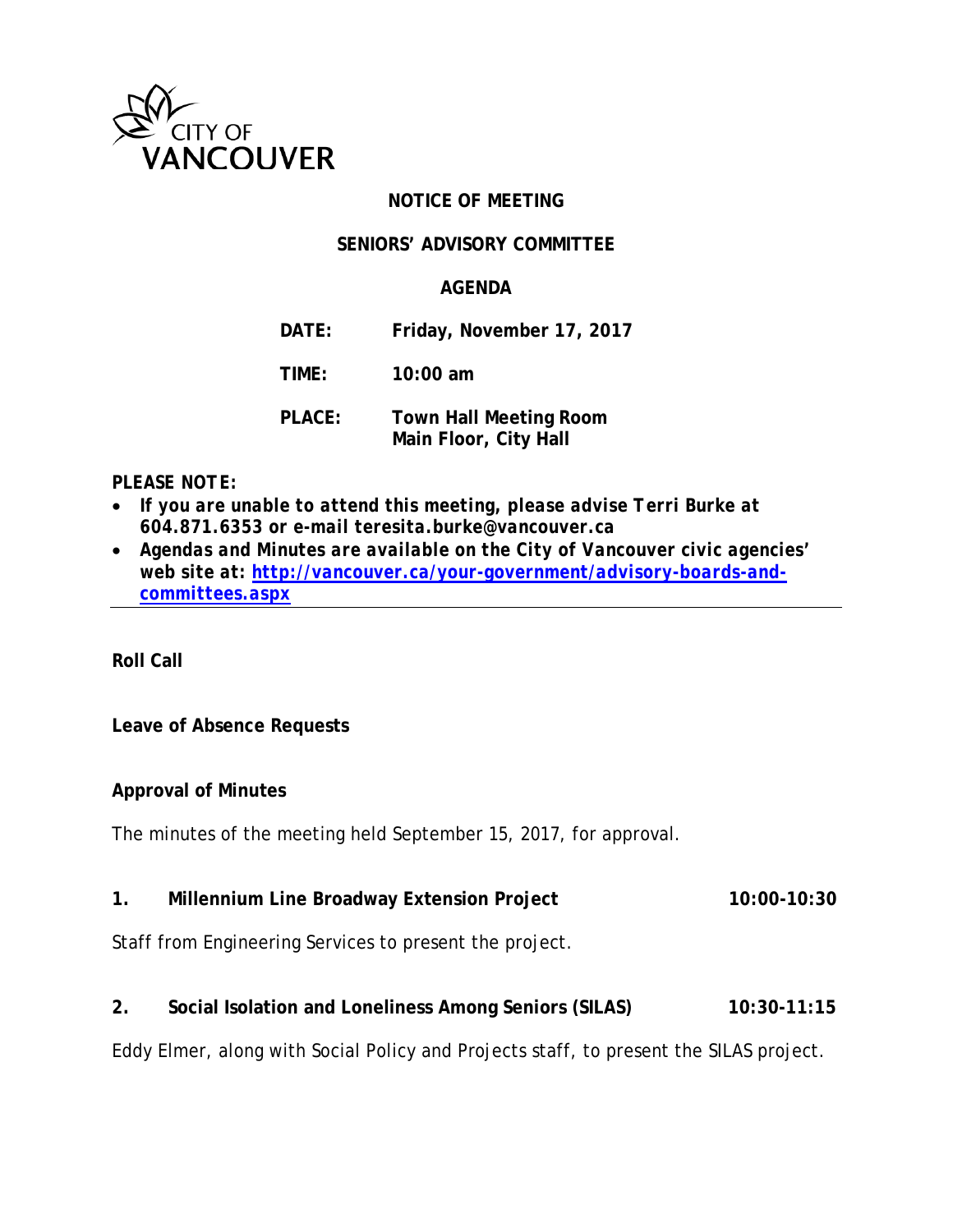| 3.                                                                          | 2018 Meetings Schedule                                  | $11:15-11:25$                                                                        |  |  |
|-----------------------------------------------------------------------------|---------------------------------------------------------|--------------------------------------------------------------------------------------|--|--|
| The Committee to approve their 2018 Meetings and Working Sessions schedule. |                                                         |                                                                                      |  |  |
| 4.                                                                          | <b>Accessible Washrooms Letter</b>                      | 11:25-11:35                                                                          |  |  |
| The Chair will provide an update.                                           |                                                         |                                                                                      |  |  |
| 5.                                                                          | <b>Seniors Strategy</b><br>11:35-11:45                  |                                                                                      |  |  |
| Social Policy and Projects staff to present.                                |                                                         |                                                                                      |  |  |
| 6.                                                                          | Lord Byng Pool                                          | 11:45-11:55                                                                          |  |  |
| An update will be provided.                                                 |                                                         |                                                                                      |  |  |
| 7 <sub>1</sub>                                                              | Casa Mia<br>11:55-12:00                                 |                                                                                      |  |  |
| The Committee to discuss Casa Mia.                                          |                                                         |                                                                                      |  |  |
| 8.                                                                          | Arbutus Greenway - Project Status Update<br>12:00-12:30 |                                                                                      |  |  |
| Staff from Engineering Services to provide an update.                       |                                                         |                                                                                      |  |  |
| 9.                                                                          | <b>New Business</b>                                     |                                                                                      |  |  |
| Adjournment                                                                 |                                                         |                                                                                      |  |  |
| <b>Next Working Session:</b>                                                |                                                         |                                                                                      |  |  |
|                                                                             | DATE:<br>TIME:<br>PLACE:                                | Friday, December 15, 2017<br>10:00 am<br>Town Hall Room 115<br>Main Floor, City Hall |  |  |